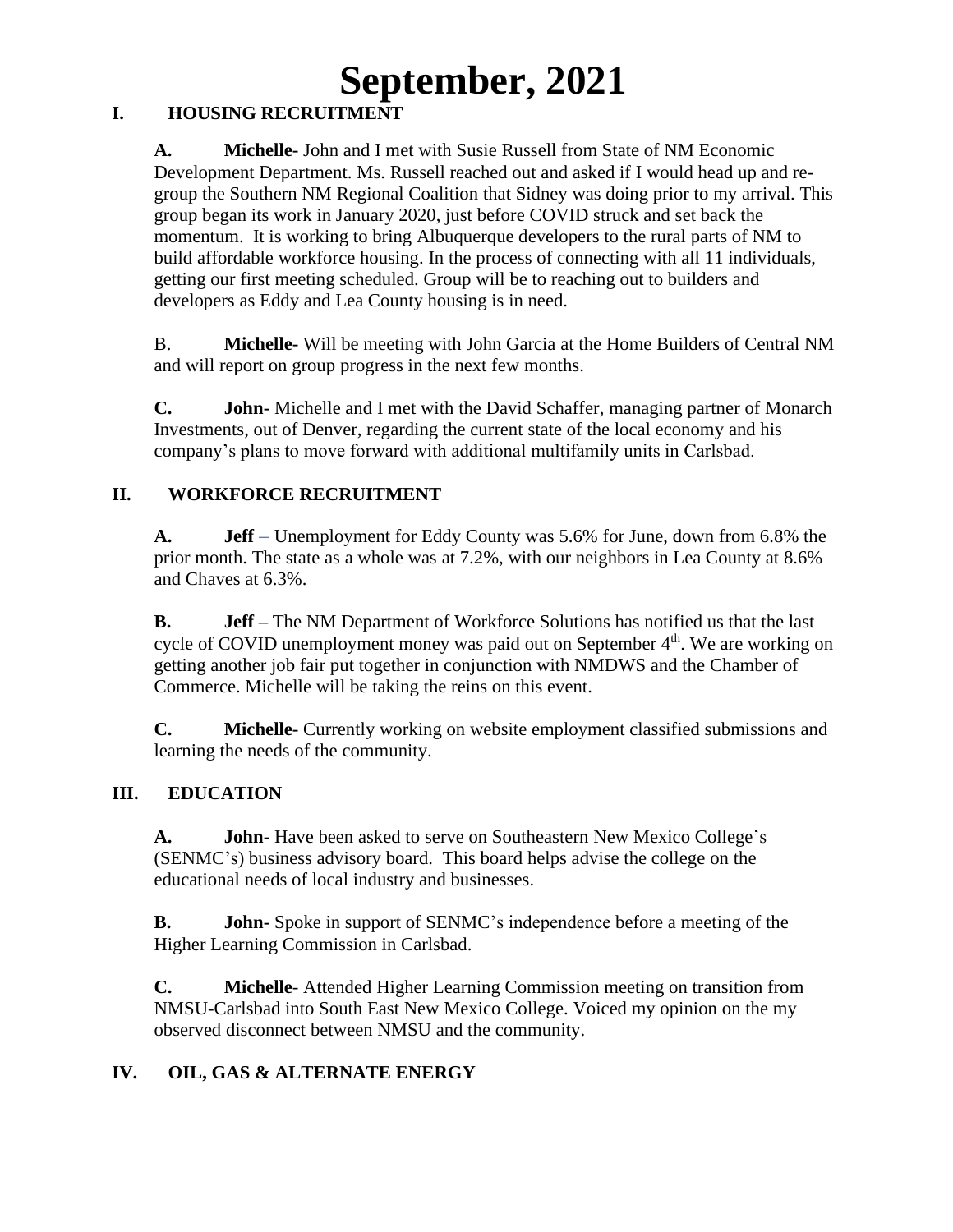**A. Jeff** – John and I will be going to Downstream USA 2021 in October. This event will have thousands of downstream producers across refining, petrochemicals, chemicals, and gas attending three dedicated tracks - Engineering & Construction, Reliability & Maintenance, Shutdown & Turnarounds - to identify, discuss and overcome the biggest challenges to downstream OPEX and CAPEX ROI across a host of virtual sessions and inperson, deep dive, workshops. We have both a virtual and in-person booth with industry information and available incentives. We are looking for companies interested in working with our oil and gas industry to produce raw products and hydrogen fuel from produced gas in Eddy County. This is paid for by the LEADS Grant from the state of New Mexico.

**B. John**- Met with CEO of Project Distillate, a Canadian-based company that is interested again in building a condensate recovery plant in Eddy County. They have chosen property approximately 10 miles east of Carlsbad off of US 62-180 to build their next plant. In addition to providing a number of contacts for various agencies and the county, I met with and set him up with meetings with officials from OCD, State Land Office, NMED, and two CDOD trucking firms. This operation will employ 15 people to start.

**C. John-** Attended the international First Element Hydrogen Conference via web. This conference included speakers from the oil and gas companies, gas processing companies and new hydrogen transportation or refining companies, both green and blue (which is what our focus is on right now). Several useful contacts have come out of this conference.

**D. John**- Sent written comments on both Methane and Ozone rules to New Mexico Environment Department.

**E. John**- Will be attending the NMOGA conference in Santa Fe next month thanks to a complementary registration provided by Gloria Ruiz at NMOGA.

**F. John**- Met several times with Larry Cash, the CEO of Proteum Energy, a company looking for an area to launch their blue hydrogen production and distribution industry. We spoke at length about Eddy County, our midstream plant industry and the state's acceptance of this alternate fuel source. Mr. Cash is planning a site visit to Eddy County sometime in late October or November. We will be facilitating meeting between Mr. Cash and the various producing companies and midstream companies in the area.

**G. John**- Set up and participated a meeting between NMEDD and Proteum to discuss potential incentives available for Proteum's production and fuel distribution systems. A production facility would employ between 15-20 people initially and the distribution network would employ 2-3 people per fueling site.

**H. John**- Met with the NM Partnership about a company wanting to produce hydrogen fuel from landfill gas. Our regional landfill does meet their required size, however there is some concern that there is nowhere to offload the produced hydrogen in the area. Met with Al Davis and Jason Burns regarding landfill operations regarding a project like this. Sent information to the partnership on Sandpoint's waste volume along with a number of questions (from County and CDOD) that the Partnership could not answer.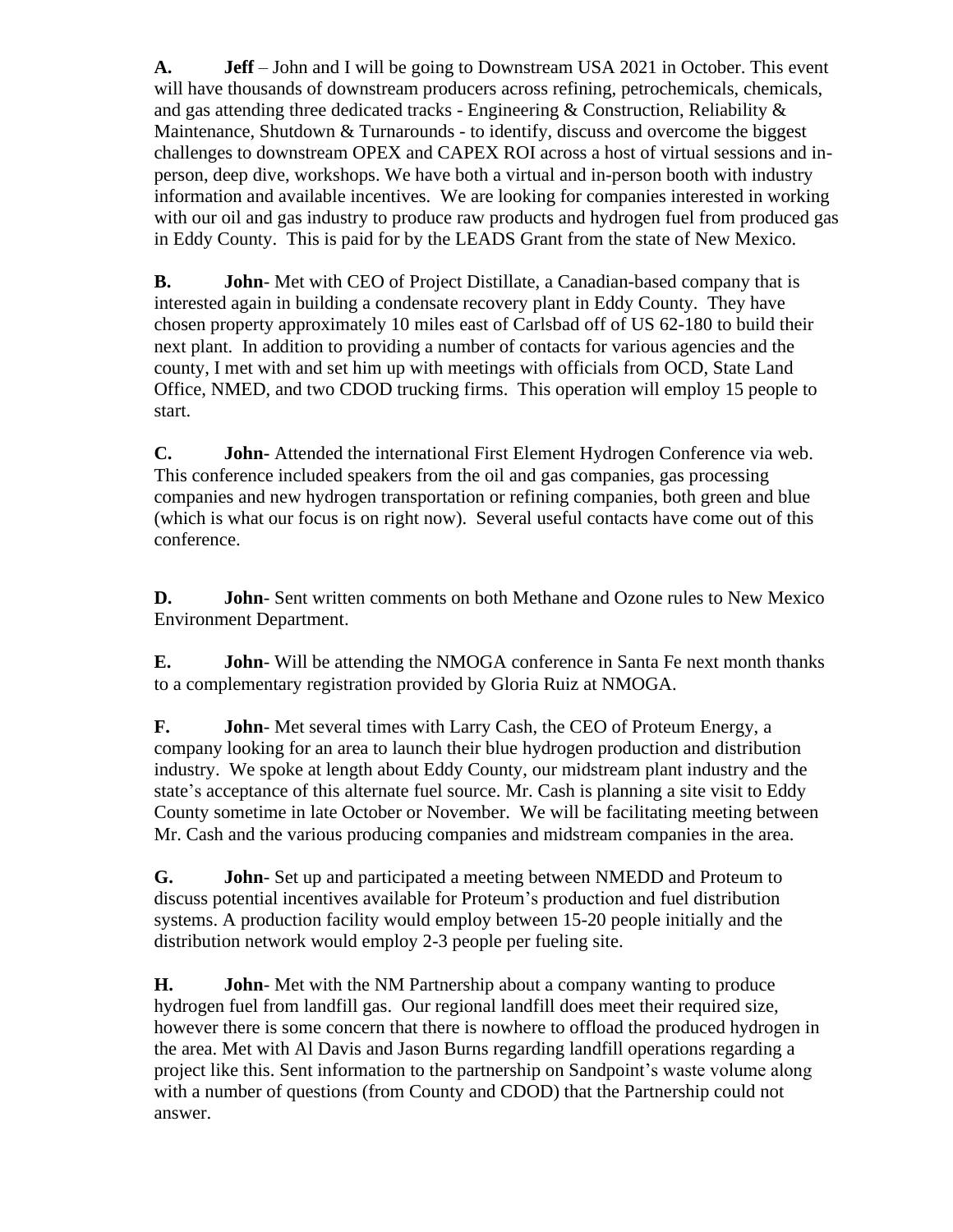## **V. NUCLEAR**

**A. John-** Attended the ECA Board meeting via Zoom. Department of Energy representatives Ike White and others spoke about the budget, which is looking good, and other items around the weapons complex.

**B. John-** Met with City Councilor and ECA Board Member J.J. Chavez about an ECA meeting that will be held in Carlsbad on April 28, 2022. He has requested our assistance with hosting this three-day event.

**C. John**- Met with representatives from Jacobs Engineering regarding Carlsbad. Gave names of various NGA organizations that worked with children and education here in Eddy County.

**D. John-** Attended an ELEA Meeting. We are still several months away from approval of our NRC Permit approval.

**E. Jeff** – Updated the ELEA website with meeting notices, agendas, and officer listings for a meeting they held on September 15th.

## **VI. RETAIL/RESTAURANTS/ENTERTAINMENT/HOSPITALITY**

**A. Jeff-** Project Gizmo has secured the property they were targeting. I first reported on this back in March of this year, and have been working with them on this since early 2020. I helped them find this location on National Parks Highway and they have informed me that they have now moved into escrow. They thanked me for assisting and are looking forward to more projects on this side of Carlsbad.

**B. Jeff**– Ground work has begun on the new U-Haul business located on S. Canal street south of IHOP. I provided them with the CDOD's preferred contractor list and also discussed their location in terms of ingress/egress. They are working with NMDOT on a study currently to see if they will make any changes to their plans.

**C. Jeff** –The second Dominos location for Carlsbad has opened at 3819 National Parks Highway, in front of The Village at Carlsbad apartments. We have helped them with both of their new locations over the years, and will continue to work with the developer who handled the second Dominos on other projects moving forward.

**D. Jeff -** Papa John's Pizza has begun construction on their permanent location on N. Canal street. They have torn down the old building they purchased and work will begin soon. They will also have extra room at this location for a small lease space, between 1200 and 2400 square feet. If you know of anyone interested, please let me know.

**E. Jeff –** Home2Suites hotel held a ribbon cutting on September 23rd. This is one of five new hotels to open or be under construction on the south side of Carlsbad, on and around National Parks Highway.

## **VII. CASCADES**

**A. John-** Met with a developer interested in developing some lots at the Cascades. He requested and was provided information on the covenants, the property plats, and contact information for the owners of the properties.